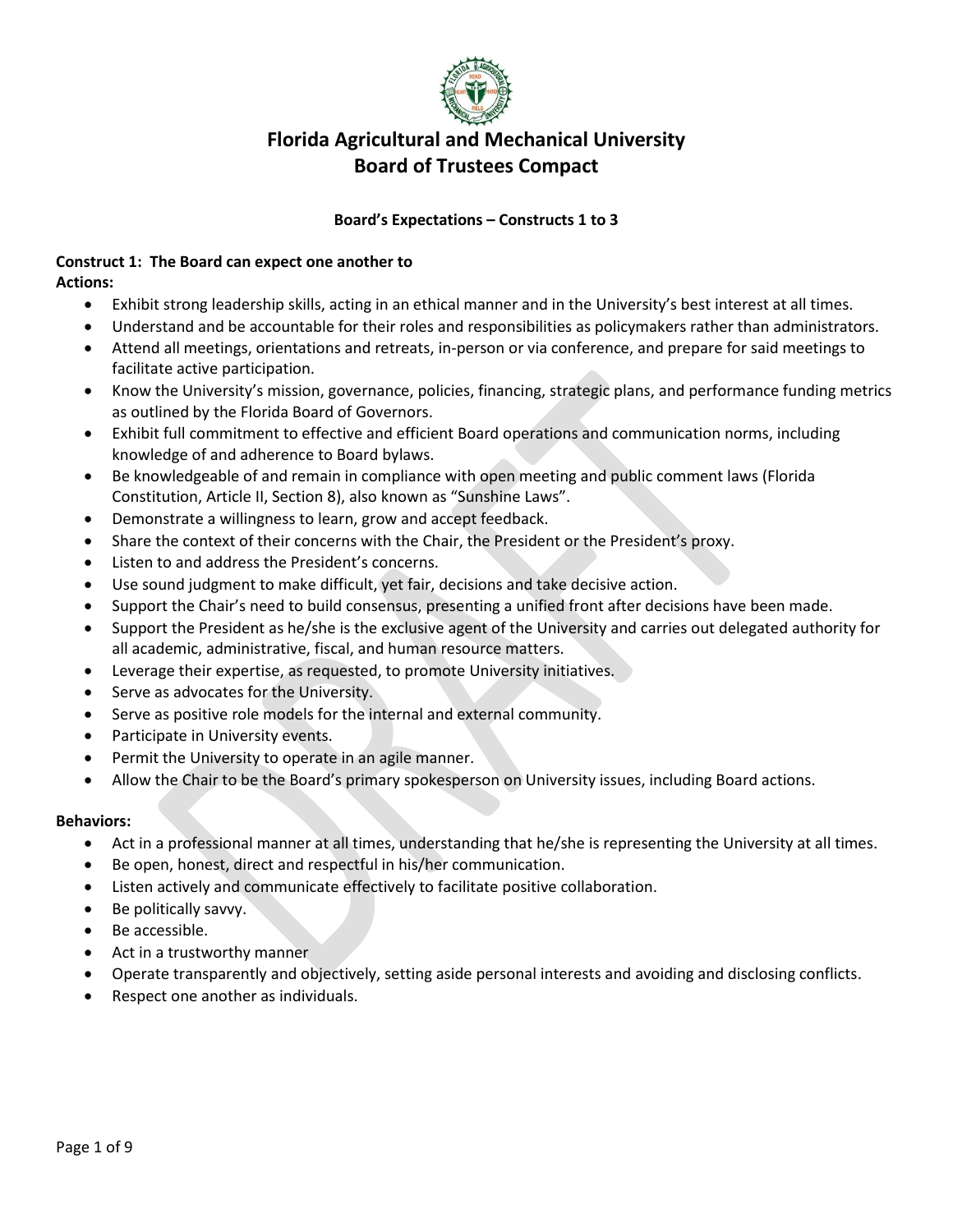

# **Construct 2: The Board can expect the Chair to**

**Actions:**

- Exhibit strong leadership skills, acting in an ethical manner and in the University's best interest at all times.
- Understand and be accountable for his/her role and responsibilities as Chair.
- Understand the roles and responsibilities of the Board as policymakers rather than administrators.
- Attend all meetings, orientations and retreats, in-person or via conference, and prepare for said meetings to facilitate active participation.
- Know the University's mission, governance, policies, financing, strategic plans, and performance funding metrics as outlined by the Florida Board of Governors.
- Exhibit full commitment to effective and efficient Board operations and champion communication norms, including knowledge of and adherence to Board bylaws.
- Be knowledgeable of and remain in compliance with open meeting and public comment laws (Florida Constitution, Article II, Section 8), also known as "Sunshine Laws".
- Demonstrate a willingness to learn, grow and accept feedback.
- Share the context of his/her concerns with the President or the President's proxy.
- Listen to and address the President's concerns.
- Use sound judgment to make difficult, yet fair, decisions and take decisive action.
- Build consensus and carry it forward, even if the consensus differs from his/her point of view.
- Support the President as he/she is the exclusive agent of the University and carries out delegated authority for all academic, administrative, fiscal, and human resource matters.
- Leverage his/her expertise, as requested, to promote University initiatives.
- Serve as an advocate for the University.
- Serve as a positive role model for the internal and external community.
- Participate in University events.
- Permit the University to operate in an agile manner.
- Serve as the Board's primary spokesperson on University issues, including Board actions.

- Act in a professional manner at all times, understanding that he/she is representing the University at all times.
- Be open, honest, direct and respectful in his/her communication.
- Listen actively and communicate effectively to facilitate positive collaboration.
- Be politically savvy.
- Be accessible.
- Act in a trustworthy manner
- Operate transparently and objectively, setting aside personal interests and avoiding and disclosing conflicts.
- Exhibit respect for both the Office of President and the individual serving as President.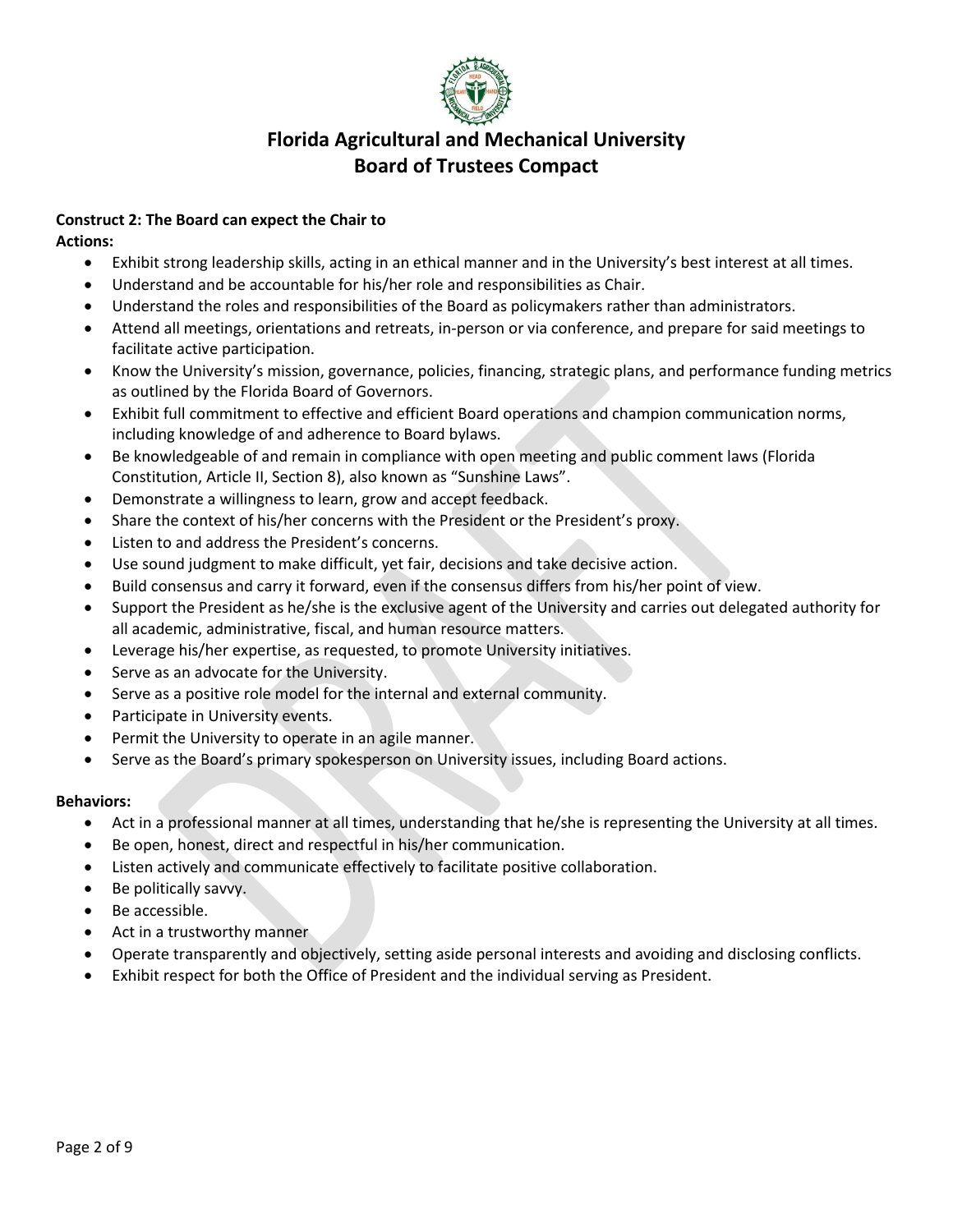

### **CONSTRUCT 3: The Board can expect the President to**

**Actions:**

- Exhibit strong leadership skills, acting in an ethical manner and in the University's best interest at all times.
- Demonstrate a willingness to learn, grow and accept feedback.
- Serve as the "standard bearer" for excellence.
- Understand his/her environment in order to gauge when change is needed.
- Use sound judgment to make difficult, yet fair, decisions and take decisive action.
- Share the context of his/her concerns, decisions and actions.
- Understand and appreciate the roles and responsibilities of the Board as policymakers.
- Listen to and address Board concerns.
- Be knowledgeable of University policies, procedures and practices.
- Leverage Board expertise, as needed, to promote University initiatives.
- Build an effective team and develop talent to ensure a proper administrative succession plan.
- Actively engage the internal and external community, understanding their needs and working to fulfill them.
- Serve as a hub of communication, keeping Board members well informed of key issues in a timely fashion.
- Be knowledgeable of and remain in compliance with open meeting and public comment laws (Florida Constitution, Article II, Section 8), also known as "Sunshine Laws".

- Act in a professional manner at all times, understanding that he/she is representing the University at all times.
- Be open, honest, direct and respectful in his/her communication.
- Listen actively and communicate effectively to facilitate positive collaboration.
- Be politically savvy.
- Be accessible.
- Act in a trustworthy manner
- Operate transparently and objectively, setting aside personal interests and avoiding and disclosing conflicts.
- Exhibit respect for both the role of the Board and the individuals serving on the Board.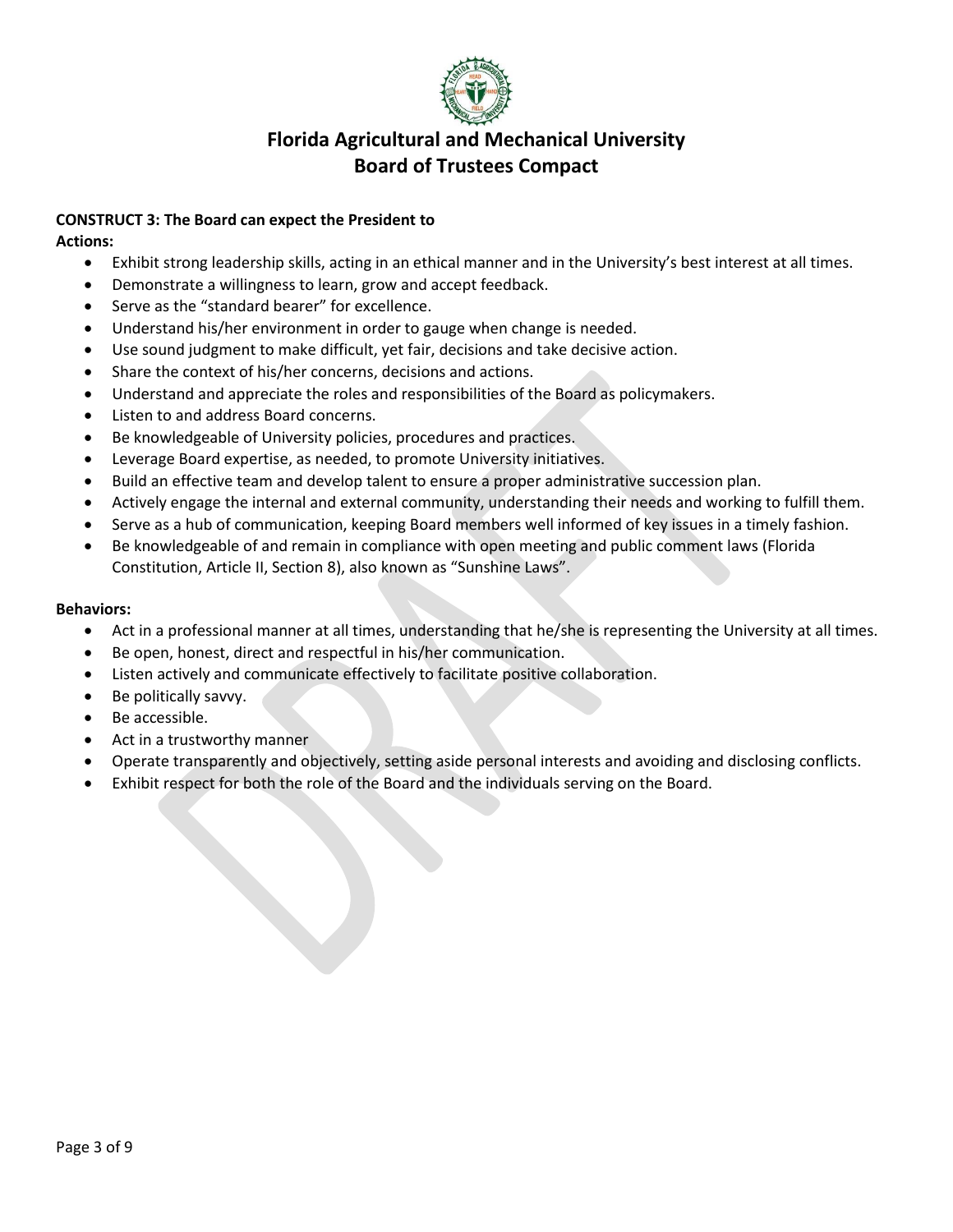

### **Chair's Expectations – Constructs 4-5**

#### **CONSTRUCT 4: The Chair can expect the President to Actions:**

- Exhibit strong leadership skills, acting in an ethical manner and in the University's best interest at all times.
- Demonstrate a willingness to learn, grow and accept feedback.
- Serve as the "standard bearer" for excellence.
- Understand his/her environment in order to gauge when change is needed.
- Use sound judgment to make difficult, yet fair, decisions and take decisive action.
- Share the context of his/her concerns, decisions and actions.
- Understand and appreciate the roles and responsibilities of the Chair and the Board as policymakers.
- Listen to and address Board concerns.
- Be knowledgeable of University policies, procedures and practices.
- Leverage Board expertise, as needed, to promote University initiatives.
- Build an effective team and develop talent to ensure a proper administrative succession plan.
- Actively engage the internal and external community, understanding their needs and working to fulfill them.
- Serve as a hub of communication, keeping Board members well informed of key issues in a timely fashion.
- Be knowledgeable of and remain in compliance with open meeting and public comment laws (Florida Constitution, Article II, Section 8), also known as "Sunshine Laws".

- Act in a professional manner at all times, understanding that he/she is representing the University at all times.
- Be open, honest, direct and respectful in his/her communication.
- Listen actively and communicate effectively to facilitate positive collaboration.
- Be politically savvy.
- Be accessible.
- Act in a trustworthy manner
- Operate transparently and objectively, setting aside personal interests and avoiding and disclosing conflicts.
- Exhibit respect for both the role of Chair and the individual serving as Chair.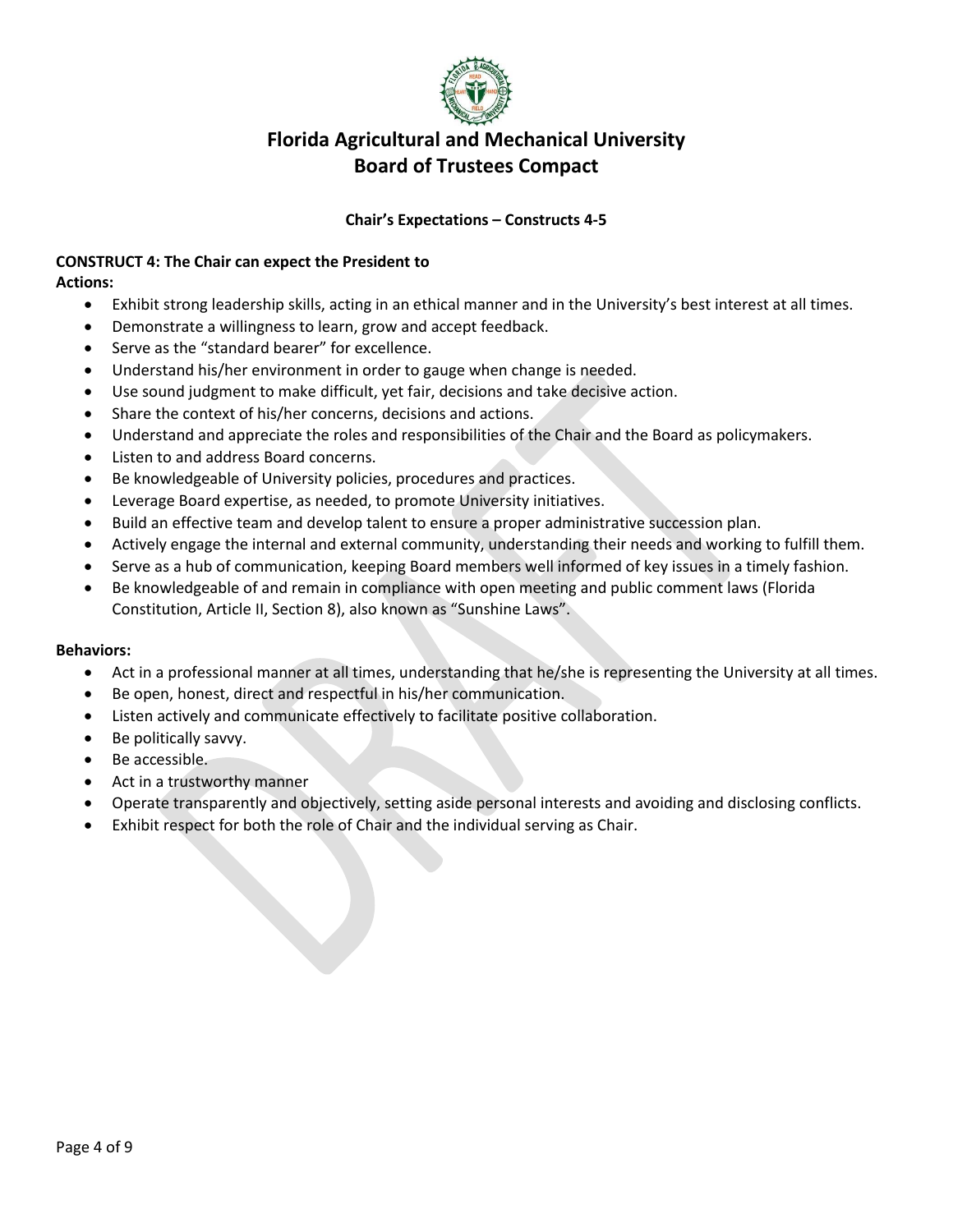

## **CONSTRUCT 5: The Chair can expect the Board to**

**Actions:**

- Exhibit strong leadership skills, acting in an ethical manner and in the University's best interest at all times.
- Understand and be accountable for their roles and responsibilities as policymakers rather than administrators.
- Attend all meetings, orientations and retreats, in-person or via conference, and prepare for said meetings to facilitate active participation.
- Know the University's mission, governance, policies, financing, strategic plans, and performance funding metrics as outlined by the Florida Board of Governors.
- Exhibit full commitment to effective and efficient Board operations and communication norms, including knowledge of and adherence to Board bylaws.
- Be knowledgeable of and remain in compliance with open meeting and public comment laws (Florida Constitution, Article II, Section 8), also known as "Sunshine Laws".
- Demonstrate a willingness to learn, grow and accept feedback.
- Share the context of their concerns with the Chair, the President or the President's proxy.
- Listen to and address the President's concerns.
- Use sound judgment to make difficult, yet fair, decisions and take decisive action.
- Support the Chair's need to build consensus, presenting a unified front after decisions have been made.
- Support the President as he/she is the exclusive agent of the University and carries out delegated authority for all academic, administrative, fiscal, and human resource matters.
- Serve as advocates for the University.
- Leverage their expertise, as requested, to promote University initiatives.
- Serve as positive role models for the internal and external community.
- Participate in University events.
- Permit the University to operate in an agile manner.
- Allow him/her to serve as the Board's primary spokesperson on University issues, including Board actions.

- Act in a professional manner at all times, understanding that he/she is representing the University at all times.
- Be open, honest, direct and respectful in his/her communication.
- Listen actively and communicate effectively to facilitate positive collaboration.
- Be politically savvy.
- Be accessible.
- Act in a trustworthy manner
- Operate transparently and objectively, setting aside personal interests and avoiding and disclosing conflicts.
- Exhibit respect for both the Office of President and the individual serving as President.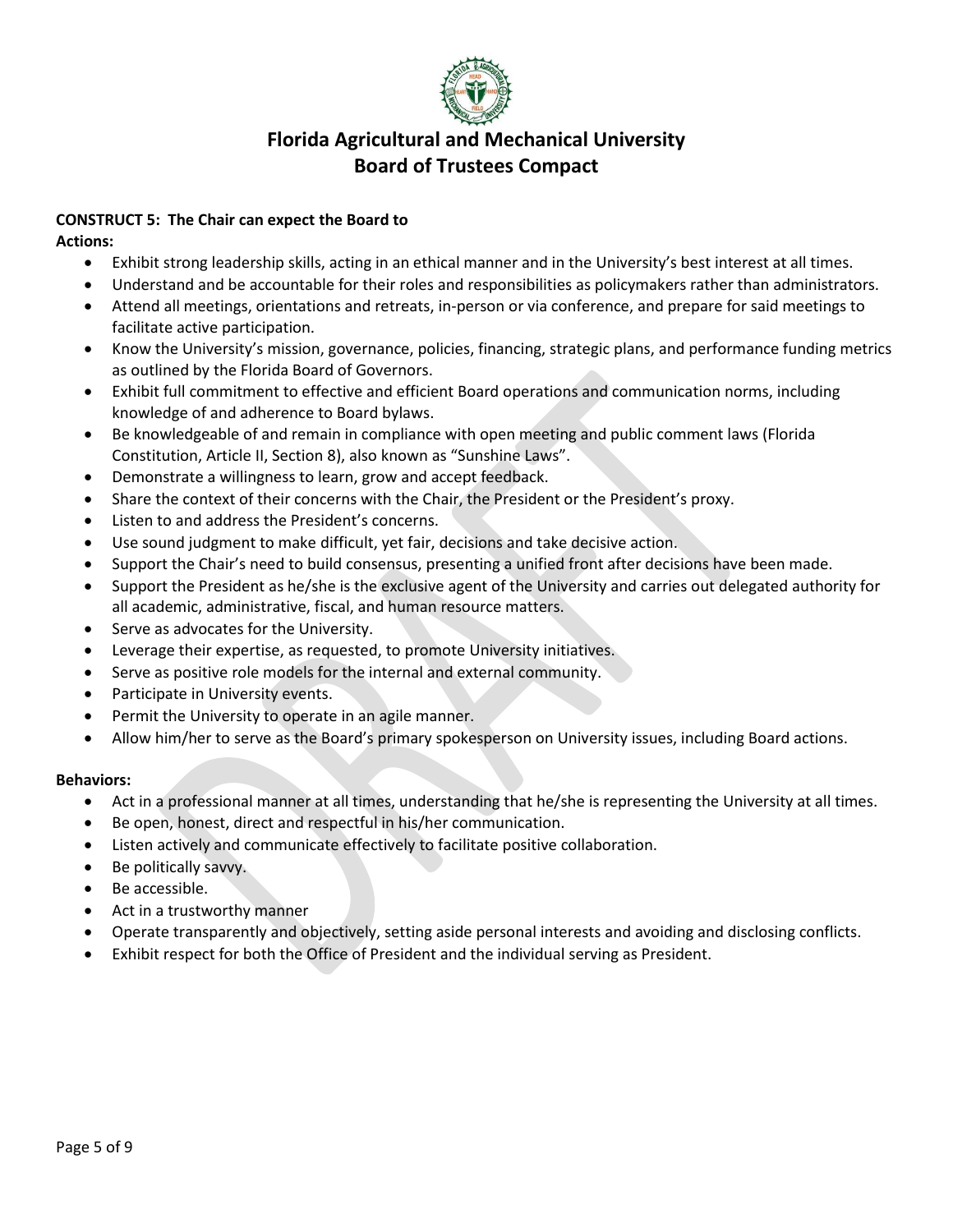

## **President's Expectations – Constructs 6-7**

#### **CONSTRUCT 6: The President can expect the Chair to Actions:**

- Exhibit strong leadership skills, acting in an ethical manner and in the University's best interest at all times.
- Understand and be accountable for his/her role and responsibilities as Chair.
- Understand the roles and responsibilities of the Board as policymakers rather than administrators.
- Attend all meetings, orientations and retreats, in-person or via conference, and prepare for said meetings to facilitate active participation.
- Know the University's mission, governance, policies, financing, strategic plans, and performance funding metrics as outlined by the Florida Board of Governors.
- Exhibit full commitment to effective and efficient Board operations and champion communication norms, including knowledge of and adherence to Board bylaws.
- Be knowledgeable of and remain in compliance with open meeting and public comment laws (Florida Constitution, Article II, Section 8), also known as "Sunshine Laws".
- Demonstrate a willingness to learn, grow and accept feedback.
- Share the context of his/her concerns with the President or the President's proxy.
- Listen to and address the President's concerns.
- Use sound judgment to make difficult, yet fair, decisions and take decisive action.
- Engage with individual Board members and share their points of view.
- Build consensus and carry it forward, even if the consensus differs from his/her point of view.
- Support the President as he/she is the exclusive agent of the University and carries out delegated authority for all academic, administrative, fiscal, and human resource matters.
- Leverage his/her expertise, as requested, to promote University initiatives.
- Serve as the primary advocate for the University.
- Keep abreast of important University matters through communication with the President, the Office of the President and the Senior Leadership Team.
- Support the President and his/her administration, providing advice and counsel.
- Serve as a positive role model for the internal and external community.
- Participate in University events.
- Permit the University to operate in an agile manner.
- Serve as the Board's primary spokesperson on University issues, including Board actions.

- Act in a professional manner at all times, understanding that he/she is representing the University at all times.
- Be open, honest, direct and respectful in his/her communication.
- Listen actively and communicate effectively to facilitate positive collaboration.
- Be politically savvy.
- Be accessible.
- Act in a trustworthy manner
- Operate transparently and objectively, setting aside personal interests and avoiding and disclosing conflicts.
- Exhibit respect for both the Office of President and the individual serving as President.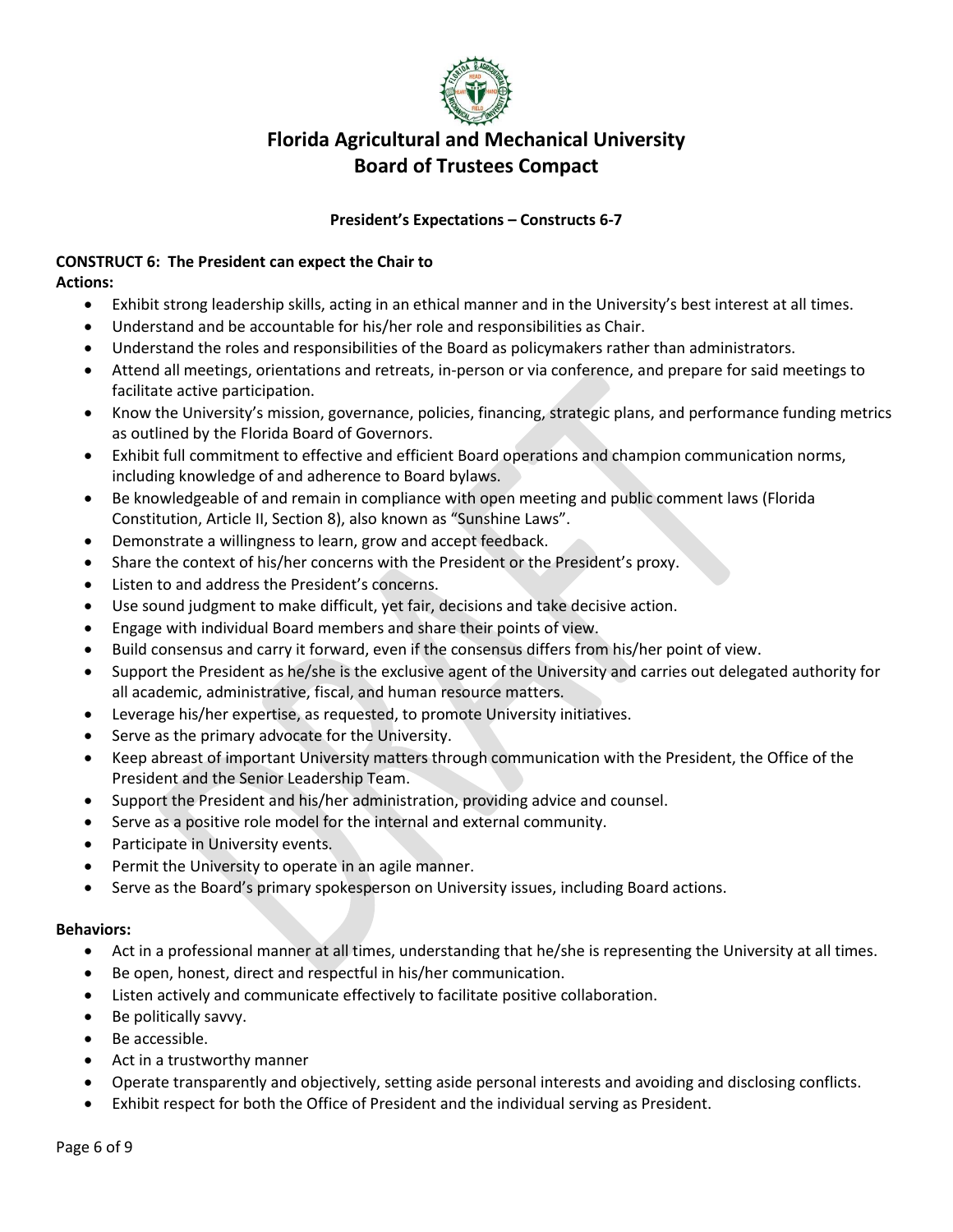

## **CONSTRUCT 7: The President can expect the Board to**

**Actions:**

- Exhibit strong leadership skills, acting in an ethical manner and in the University's best interest at all times.
- Understand and be accountable for their roles and responsibilities as policymakers rather than administrators.
- Attend all meetings, orientations and retreats, in-person or via conference, and prepare for said meetings to facilitate active participation.
- Know the University's mission, governance, policies, financing, strategic plans, and performance funding metrics as outlined by the Florida Board of Governors.
- Exhibit full commitment to effective and efficient Board operations and communication norms, including knowledge of and adherence to Board bylaws.
- Be knowledgeable of and remain in compliance with open meeting and public comment laws (Florida Constitution, Article II, Section 8), also known as "Sunshine Laws".
- Demonstrate a willingness to learn, grow and accept feedback.
- Share the context of their concerns with the Chair, the President or the President's proxy.
- Listen to and address the President's concerns.
- Use sound judgment to make difficult, yet fair, decisions and take decisive action.
- Support needed change as identified by the President.
- Leverage their expertise, as requested, to promote University initiatives.
- Serve as advocates for the University.
- Keep abreast of important University matters through communication with the President, the Office of the President and the Senior Leadership Team.
- Support the President as he/she is the exclusive agent of the University and carries out delegated authority for all academic, administrative, fiscal, and human resource matters.
- Serve as positive role models for the internal and external community.
- Participate in University events.
- Permit the University to operate in an agile manner.
- Allow the Chair to serve as the Board's primary spokesperson on University issues, including Board actions.

- Act in a professional manner at all times, understanding that he/she is representing the University at all times.
- Be open, honest, direct and respectful in his/her communication.
- Listen actively and communicate effectively to facilitate positive collaboration.
- Be politically savvy.
- Be accessible.
- Act in a trustworthy manner
- Operate transparently and objectively, setting aside personal interests and avoiding and disclosing conflicts.
- Exhibit respect for both the Office of President and the individual serving as President.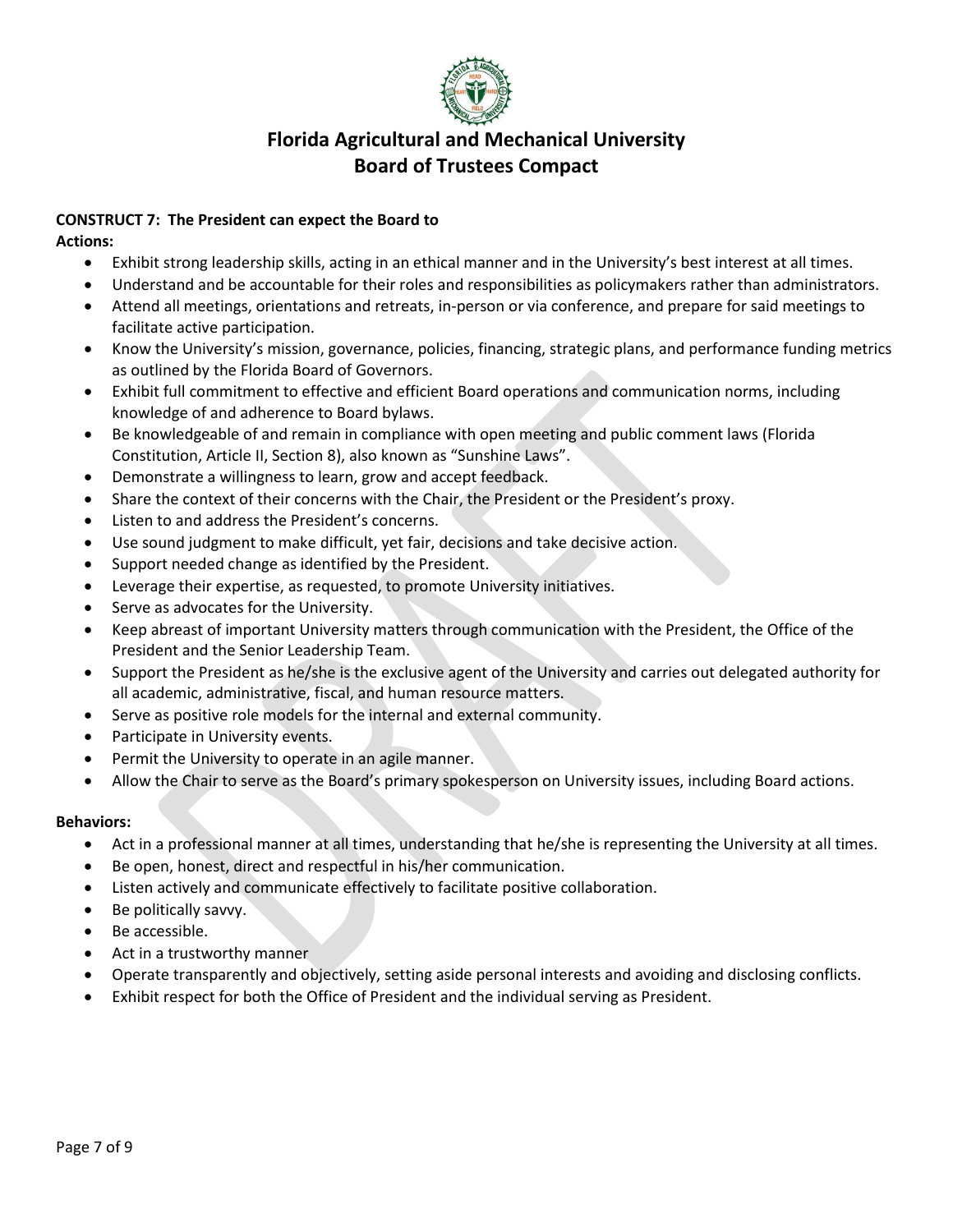

### **Communications Expectations – Constructs 8-10**

## **CONSTRUCT 8: With respect to communications with the Media, the Public and the University community, the Chair and the Board can expect the President and his/her administration to**

- Keep the Board well informed of key issues in a timely fashion.
- Recognize that the President is the official spokesperson for the University and the Chair is the official spokesperson for the Board.
- Abstain from communication that is inconsistent with Board decisions or that is adverse to the University.
- Abstain from communication with the media on actionable items that may come before or are being considered by the Board.
- Act in a coordinated manner with respect to Board policies and decisions.
- Develop a comprehensive communication strategy to facilitate timely and appropriate responses to issues and events.
- Understand the 24-hour news cycle and the need to proactively address issues.
- Actively distribute positive University news across diverse media platforms to advance the FAMU brand globally.
- Cultivate effective relationships with the media across delivery platforms.
- Respond to media requests in a timely fashion.
- Provide consistent, accurate communications that convey University values.

### **CONSTRUCT 9: With respect to communications with the Media, the Public and the University community, the President and his/her administration can expect the Chair to**

- Serve as the Board's primary spokesperson on University issues, including Board actions.
- Abstain from communication that is inconsistent with Board decisions or that is adverse to the University, the President or his/her administration.
- Abstain from communication with the media on actionable items that may come before or are being considered by the Board.
- Act in a coordinated manner with the President.
- Act responsibly when communicating with the media regarding his/her role beyond his/her statutory role as Chair (cautionary boundary).
- Regularly view the University website and read the FAMUINFO email blasts to stay abreast of University activities, press releases and activities.